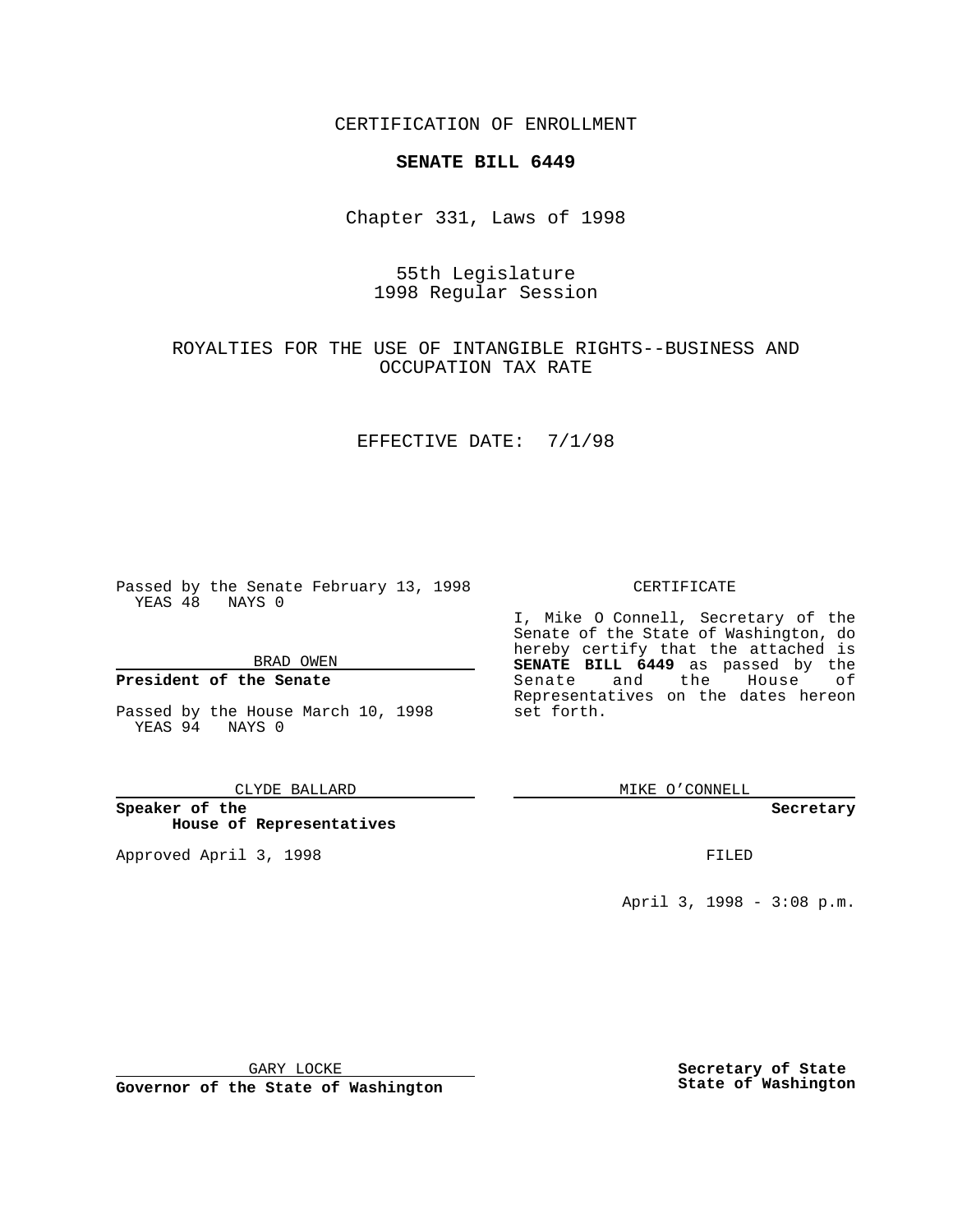# **SENATE BILL 6449** \_\_\_\_\_\_\_\_\_\_\_\_\_\_\_\_\_\_\_\_\_\_\_\_\_\_\_\_\_\_\_\_\_\_\_\_\_\_\_\_\_\_\_\_\_\_\_

\_\_\_\_\_\_\_\_\_\_\_\_\_\_\_\_\_\_\_\_\_\_\_\_\_\_\_\_\_\_\_\_\_\_\_\_\_\_\_\_\_\_\_\_\_\_\_

Passed Legislature - 1998 Regular Session

### **State of Washington 55th Legislature 1998 Regular Session**

**By** Senators West, Anderson, Kohl, T. Sheldon, Jacobsen, Goings and Winsley; by request of Governor Locke

Read first time 01/19/98. Referred to Committee on Ways & Means.

 AN ACT Relating to the business and occupation taxation of income in the nature of royalties for the use of intangible rights; amending RCW 82.04.290; adding a new section to chapter 82.04 RCW; and providing an effective date.

BE IT ENACTED BY THE LEGISLATURE OF THE STATE OF WASHINGTON:

 NEW SECTION. **Sec. 1.** A new section is added to chapter 82.04 RCW to read as follows:

 Upon every person engaging within this state in the business of receiving income from royalties or charges in the nature of royalties for the granting of intangible rights, such as copyrights, licenses, patents, or franchise fees, the amount of tax with respect to such business shall be equal to the gross income from royalties or charges in the nature of royalties from the business multiplied by the rate of 0.484 percent.

 "Royalties" means compensation for the use of intangible property, such as copyrights, patents, licenses, franchises, trademarks, trade names, and similar items. It does not include compensation for any natural resource.